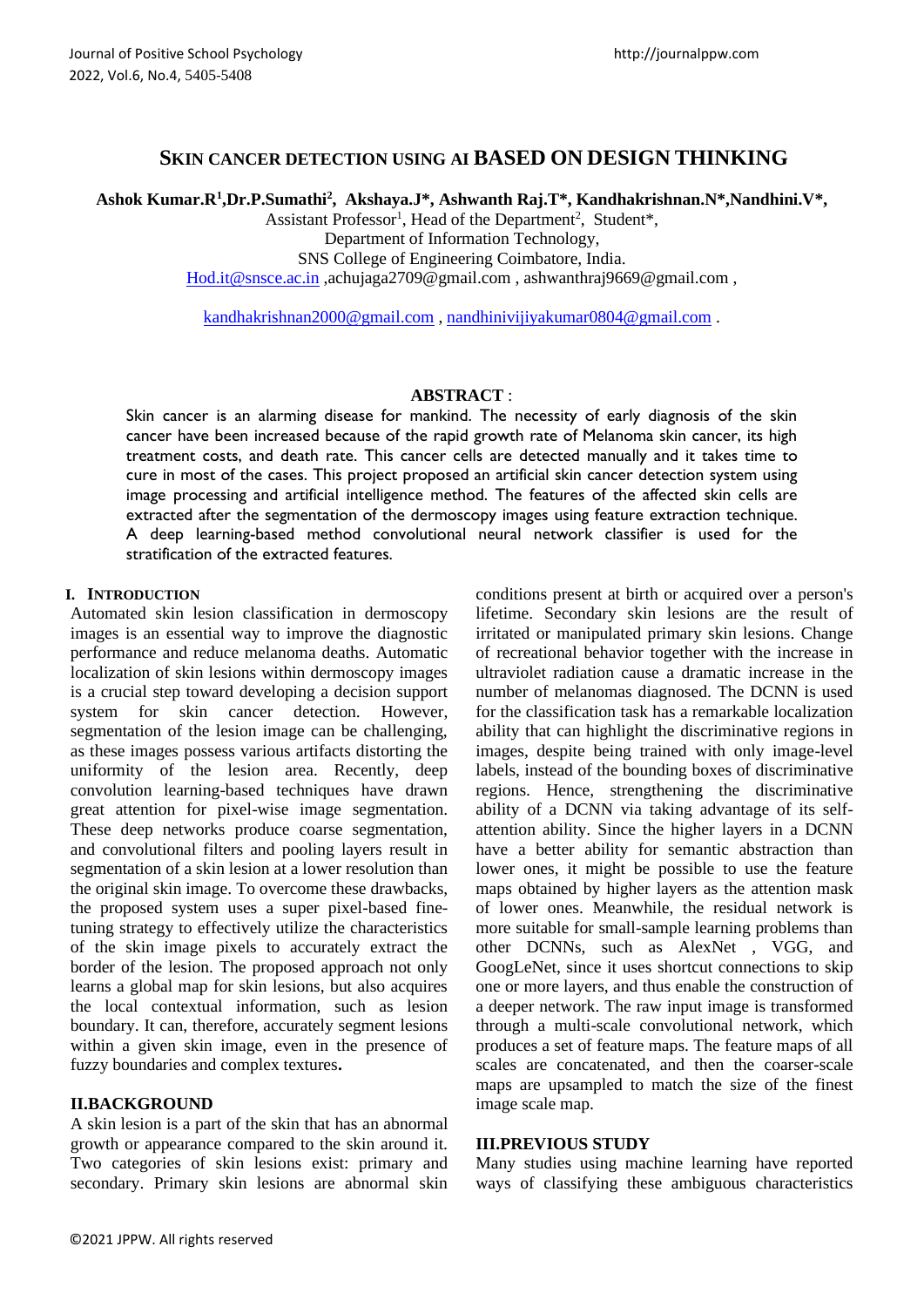using techniques such as traditional machine learning support vector machines (SVMs), K-means clustering, naïve Bayers classifiers, etc. Traditional machine learning methods require expert knowledge and timeconsuming hand-tuning to extract specific features. Therefore, with traditional machine learning, features that represent the characteristics to be extracted must be implemented using various segmentation methods: thresholding, adaptive thresholding, clustering, regiongrowing, etc. To overcome these limitations, deep learning (a branch of machine learning) can be used to acquire useful representations of features directly from data. Especially, the convolutional neural network (CNN) model uses a deep learning architecture to create a powerful imaging classifier. For that reason, recently, it is widely used to analyze medical images, such as X-ray, CT, and magnetic resonance imaging (MRI) images. Deep learning algorithms through millions of data points to find patterns and correlations that often go unnoticed by human experts. These unnoticed features can produce unexpected results. Particularly in the case of deep learning-based disease diagnosis with medical images, it is important to evaluate not only the accuracy of the image classification but also the features used by the model, such as the location and shape of the lesion. However, one of the limitations is that there is a lack of transparency in deep learning systems, known as the black box problem. Without an understanding of the reasoning process to evaluate the results produced by deep learning systems, clinicians may find it difficult to confirm the diagnosis with confidence. The objective of this study to investigate the ability of multiple deep learning models to recognize the features of Skin cancer in PNS X-ray images and to propose the most effective method of determining a reasonable consensus.

# **IV.IMAGE LABELING AND DATASET DISTRIBUTIONS**

All subjects were independently labeled as normal or SCC, BCC, Melanoma. Labeling was first evaluated with the original images on a picture archiving communication system (PACS) and secondly with the resized images that were used for the actual learning data. Datasets were defined as the internal dataset and temporal dataset, with the temporal dataset used to evaluate the test. The Internal dataset was randomly split into training (70%), validation (15%), and test (15%) subsets. The distribution of internal the test dataset consisted of 32% Normal, 32% SCC, and 34% BCC and 32% MELANOMA.

### **V.BLOCK DIAGRAM**

The data is being collected in the form the kaggle images that portrays the scanned parameters of skin cancer with two conditions, one is normal and another is cancer condition and the collected data are being trained with these conditions. A model file has been developed for acquiring the input image. An CNN algorithm has been applied for the image analysis with the previous data.



#### **VI.PREPROCESSING**

Images come in different shapes and sizes. They also come through different sources. Taking all these variations into consideration, we need to perform some pre-processing on any image data. RGB is the most popular encoding format, and most natural images. Also, among the first step of data pre-processing is to make the images of the same size. Here we have used auto resizing for training to make all the images in the dataset to convert in to same resolution.

### **VII.FEATURE EXTRACTION**

The process of feature extraction is useful when you need to reduce the number of resources needed for processing without losing important or relevant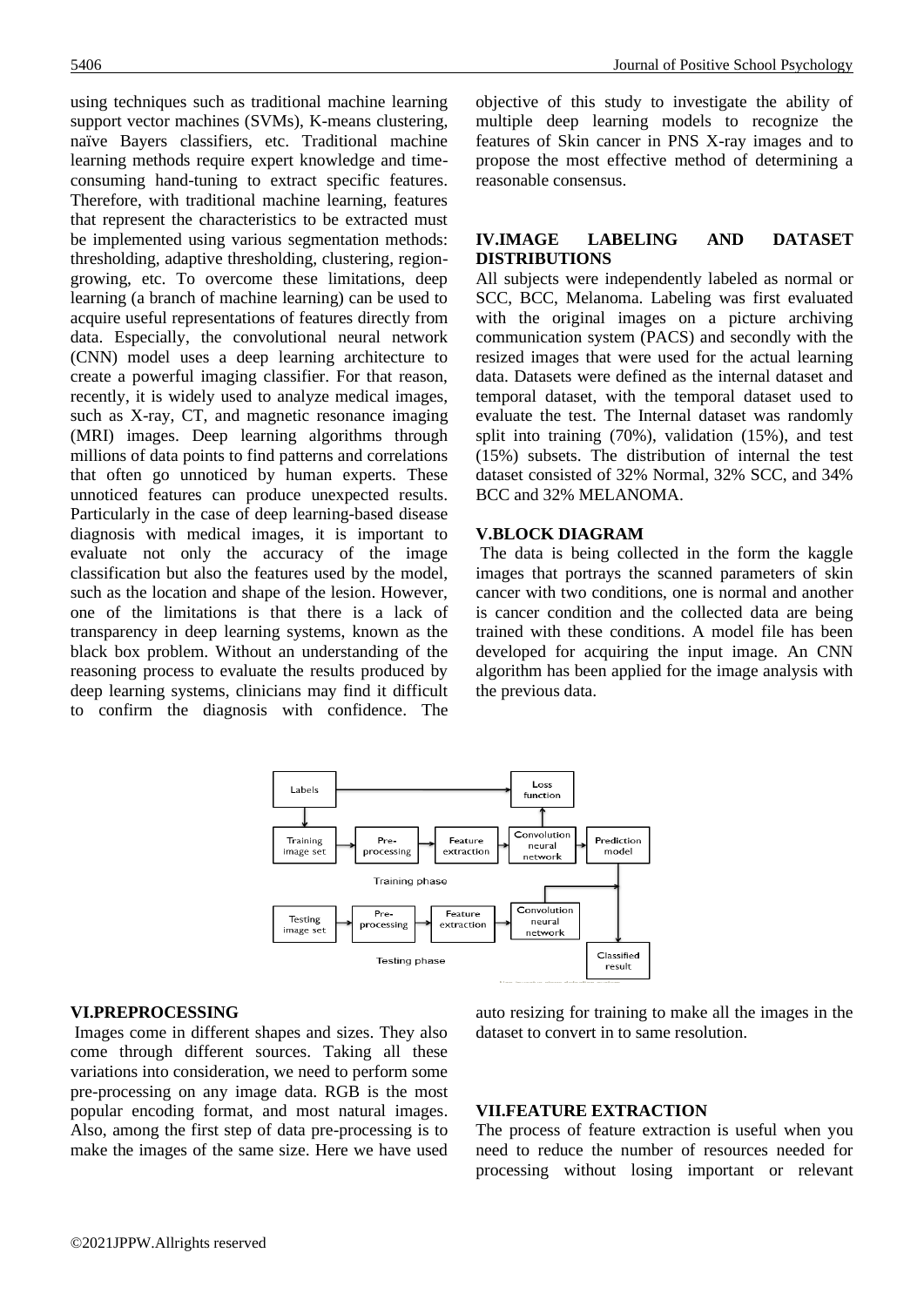information. Feature extraction can also reduce the amount of redundant data for a given analysis. Also, the reduction of the data and the machines efforts in building variable combinations (features) facilitate the speed of learning and generalization steps in the machine learning process.

### **VIII.CNN**

In deep learning, a convolutional neural network (CNN) is a type of deep neural networks, which deals with the set of data to extract information about that data. Like images, sounds or videos etc. can be used in the CNN for the data extraction. There are mainly three things in CNN. First one is local receptive field and then shared weight and biases and the last one is activation and pooling. In CNN, first the neural networks are trained using a heavy set of data so that the CNN can extract the feature of given input. When the input is given, first image preprocessing is done then the feature extraction occurs on the basis of set of data stored and then the classification of data is done and output is shown as the result. The CNN can deal with those input only for what the neural network is trained and the data is saved. They are used in image and video recognition, recommender systems, image classification, medical image analysis, and natural language processing.

## **IX.DATASET**

One major advantage of using CNNs over NNs is that you do not need to flatten the input images to 1D as they are capable of working with image data in 2D. This helps in retaining the spatial properties of images. So here we are using x-ray data base which consist of four categories Normal, SCC, BCC, Melanoma.

## **X.PRE-PROCESSING STEPS**

The pre-processing steps were conducted with resizing, patch, and augmentation steps. The first preprocessing step normalizes the size of the input images. Almost all the radiographs were rectangles of different heights and too large (median value of matrix size  $\geq$ 1,800). Accordingly, we resized all images to a standardized 224×224 pixel square, through a combination of preserving their aspect ratios and using zero-padding. The investigation of deep learning efficiency depends on the input data; therefore, in the second processing step, input images were preprocessed by using a patch (a cropped part of each image). A patch was extracted using a bounding box so that it contained sufficient cancer segmentation for analysis. Finally, data augmentation was conducted for just the training dataset, using mirror images that were

reversed left to right and rotated −30, −10, 10, and 30 degrees.

### **XI.IMAGE LABELING AND DATASET DISTRIBUTIONS**

All subjects were independently labeled twice as "normal" or "Cancer" by two radiologists. Labeling was first evaluated with the original images on a picture archiving communication system (PACS) and secondly with the resized images that were used for the actual learning data. Datasets were defined as the internal dataset and temporal dataset, with the temporal dataset used to evaluate the test. The internal dataset was randomly split into training (70%), validation (15%), and test (15%) subsets.

### **XII.CONCLUSION**

In this project, we have proposed a reliable and robust method for skin cancer detection in highly cluttered images using CNN. The cluttered images are obtained using dermoscopy images. The image sequences also provide the candidate cancer region proposals done by multilevel graph cut. We have introduce a verification step in which the proposed region is classified into SCC,BCC,Melanoma,Normal classes, Thus, determining whether the proposed region is truly affected by skin cancer or not. We applied CNN features to machine learning algorithm to achieve better performance.

#### **XIII.REFERENCE**

[1] R.L. Siegel, K.D. Miller, and A. Jemal. " Cancer statistics, 2016," CA: A Cancer Journal for Clinicians. vol. 66, no. 1, pp. 7-30, 2016.

[2] H. W. Rogers, M. A. Weinstock, S. R. Feldman, B. M. Coldiron. " Incidence estimate of nonmelanoma skin cancer (keratinocyte carcinomas) in the US population, 2012." JAMA Dermatol. vol. 151, no. 10, pp. 1081-1086, 2015.

[3] H. Kittler, H. Pehamberger, K. Wolff, and M. Binder. " Diagnostic accuracy of dermoscopy," Lancet Oncol. vol. 3, no. 3, pp. 159165, 2002.

[4] N. Codella, J. Cai, M. Abedini, R. Garnavi, A. Halpern, and J. R. Smith , " Deep Learning, Sparse Coding, and SVM for Melanoma Recognition in Dermoscopy Images," in Proc. MICCAI, 2015, pp. 118-126.

[5] N. C. F. Codella, D. Gutman, M. Emre Celebi, B. Helba, M. A. Marchetti, S. W. Dusza, A. Kalloo, K. Liopyris, N. Mishra, H. Kittler, A. Halpern. (Oct. 2017)" Skin Lesion Analysis Toward Melanoma Detection: A Challenge at the 2017 International Symposium on Biomedical Imaging (ISBI), Hosted by the International Skin Imaging Collaboration (ISIC)," [Online].